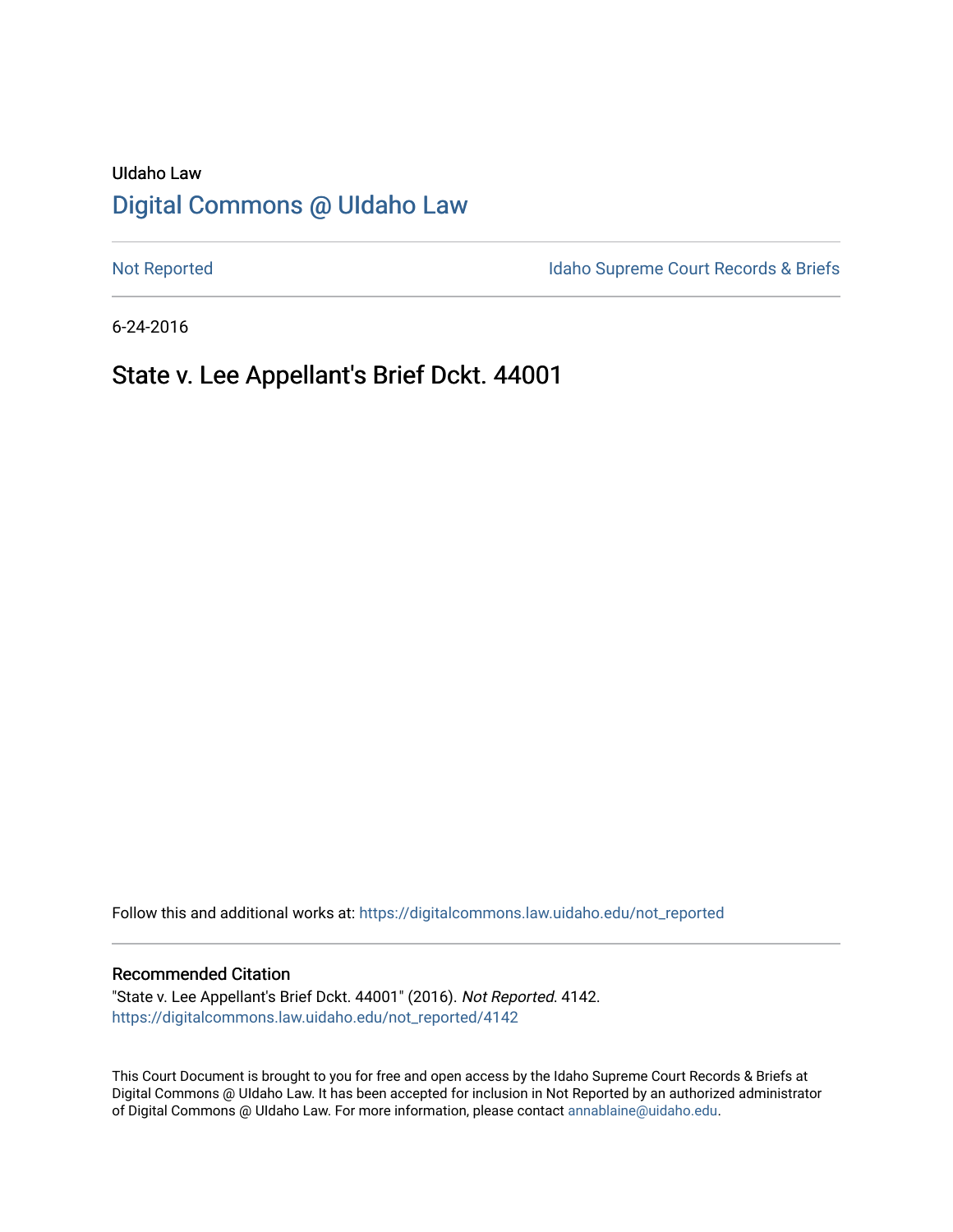### **IN THE SUPREME COURT OF THE STATE OF IDAHO**

**STATE OF IDAHO, )** 

 **Plaintiff-Respondent, )** 

**v. )** 

**TREVOR GLENN LEE, ) APPELLANT'S BRIEF** 

 **) Defendant-Appellant. ) \_\_\_\_\_\_\_\_\_\_\_\_\_\_\_\_\_\_\_\_\_\_\_\_\_\_ )** 

 **)** 

 **) NOS. 44001 & 44002** 

 **) PAYETTE COUNTY ) NOS. CR 2015-766 & CR 2015-768** 

### **BRIEF OF APPELLANT**  \_\_\_\_\_\_\_\_\_\_\_\_\_\_\_\_\_\_\_\_\_\_\_\_

\_\_\_\_\_\_\_\_\_\_\_\_\_\_\_\_\_\_\_\_\_\_\_\_

**APPEAL FROM THE DISTRICT COURT OF THE THIRD JUDICIAL DISTRICT OF THE STATE OF IDAHO, IN AND FOR THE COUNTY OF PAYETTE** 

\_\_\_\_\_\_\_\_\_\_\_\_\_\_\_\_\_\_\_\_\_\_\_\_

**HONORABLE SUSAN E WIEBE District Judge** 

\_\_\_\_\_\_\_\_\_\_\_\_\_\_\_\_\_\_\_\_\_\_\_\_

**SARA B. THOMAS KENNETH K. JORGENSEN State Appellate Public Defender Community Deputy Attorney General and State Appellate Public Defender Community State of Idaho Criminal Law Division I.S.B. #5867 P.O. Box 83720** 

**ANDREA W. REYNOLDS (208) 334-4534 Deputy State Appellate Public Defender I.S.B. #9525 P.O. Box 2816 Boise, ID 83701 (208) 334-2712** 

**ATTORNEYS FOR ATTORNEY FOR**  DEFENDANT-APPELLANT PLAINTIFF-RESPONDENT

 **Boise, Idaho 83720-0010**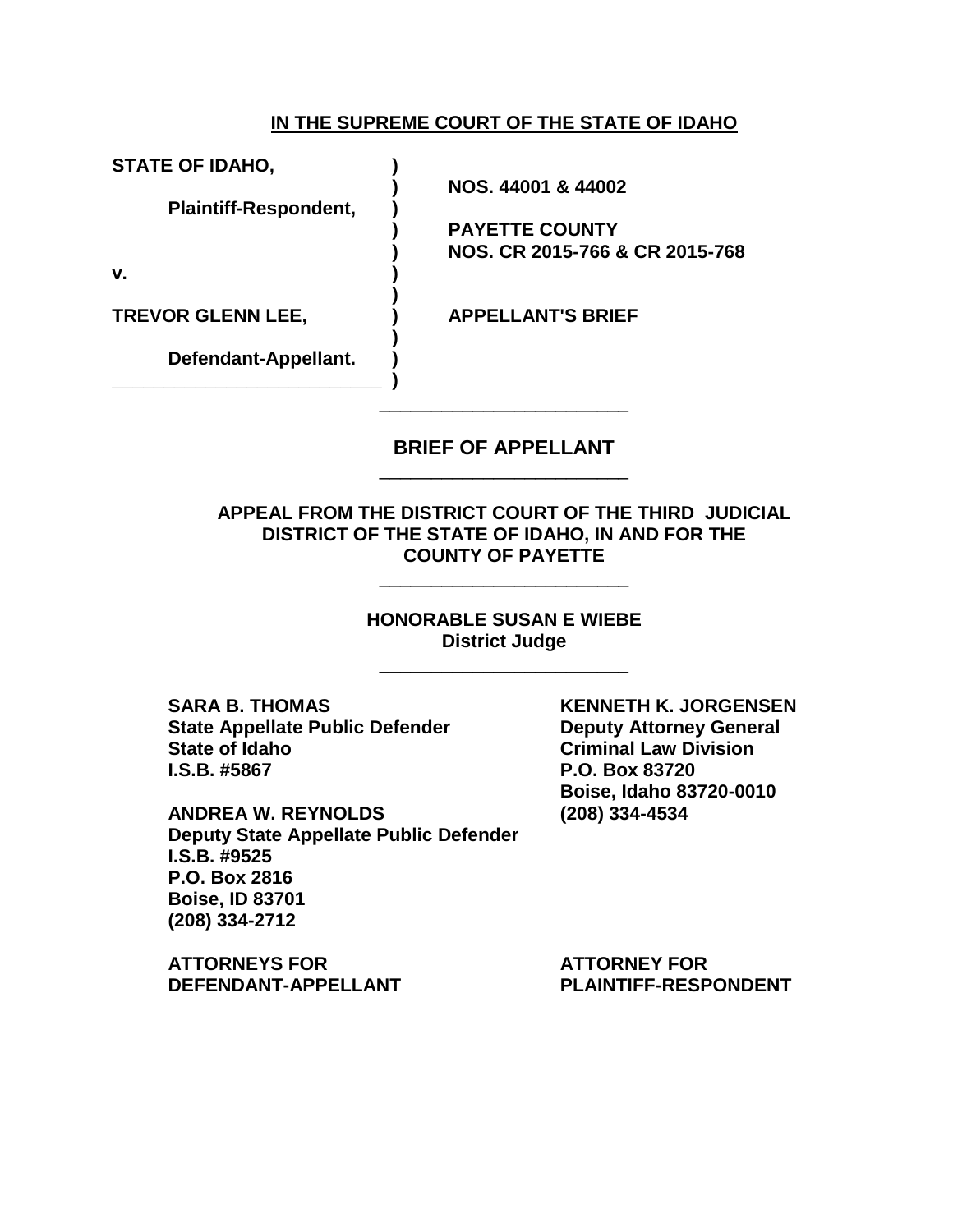# **TABLE OF CONTENTS**

PAGE

| The District Court Erred In Denying Mr. Lee's                                                                                                                                                                                                                                                                |
|--------------------------------------------------------------------------------------------------------------------------------------------------------------------------------------------------------------------------------------------------------------------------------------------------------------|
|                                                                                                                                                                                                                                                                                                              |
|                                                                                                                                                                                                                                                                                                              |
| C. Officer Laurenson's Frisk Of Mr. Lee Violated His Right To Be<br>Free From Unreasonable Searches Because, At The Moment<br>Of The Frisk, The Officer Did Not Have Reason To Believe                                                                                                                       |
| D. Officer Laurenson's Search Of The Containers He Found In<br>Mr. Lee's Pocket Also Violated Mr. Lee's Right To Be Free<br>From Unreasonable Searches Because It Was Not<br>Authorized Pursuant To The Search Incident To                                                                                   |
| 1. The Search Of The Containers Cannot Be Justified As A Search<br>Incident To Arrest Because The Probable Cause For The<br>Arrest Was Provided By The Fruits Of The Search13                                                                                                                                |
| 2. The Search Of The Containers Cannot Be Justified As A Search<br>Incident To Citation Because There Is No Search Incident To<br><b>Citation Exception To The Warrant Requirement And The</b><br>Search Of The Containers Did Not Implicate Either Of<br>The Historic Rationales For The Search Incident To |
|                                                                                                                                                                                                                                                                                                              |
|                                                                                                                                                                                                                                                                                                              |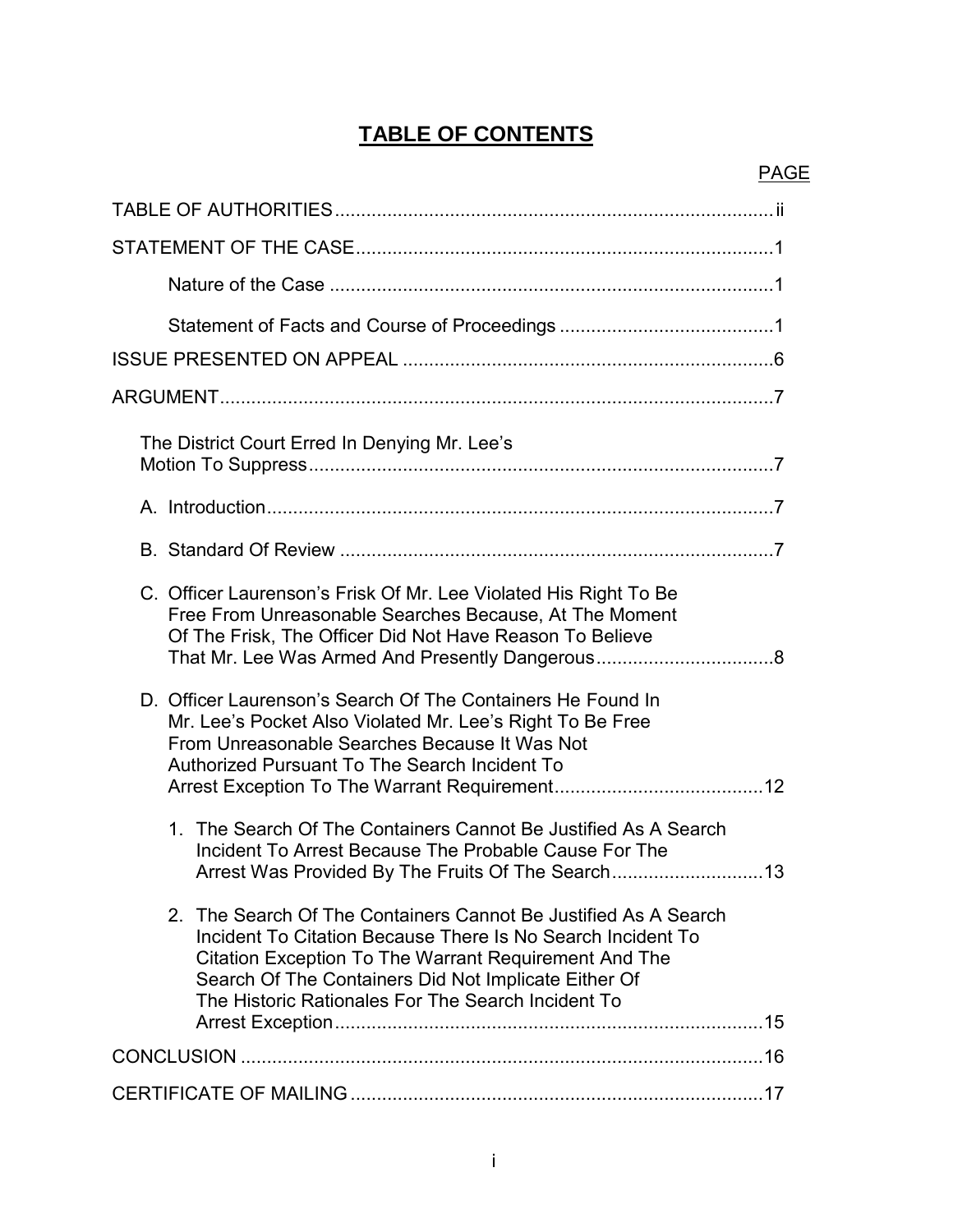# **TABLE OF AUTHORITIES**

## Cases

## **Constitutional Provisions**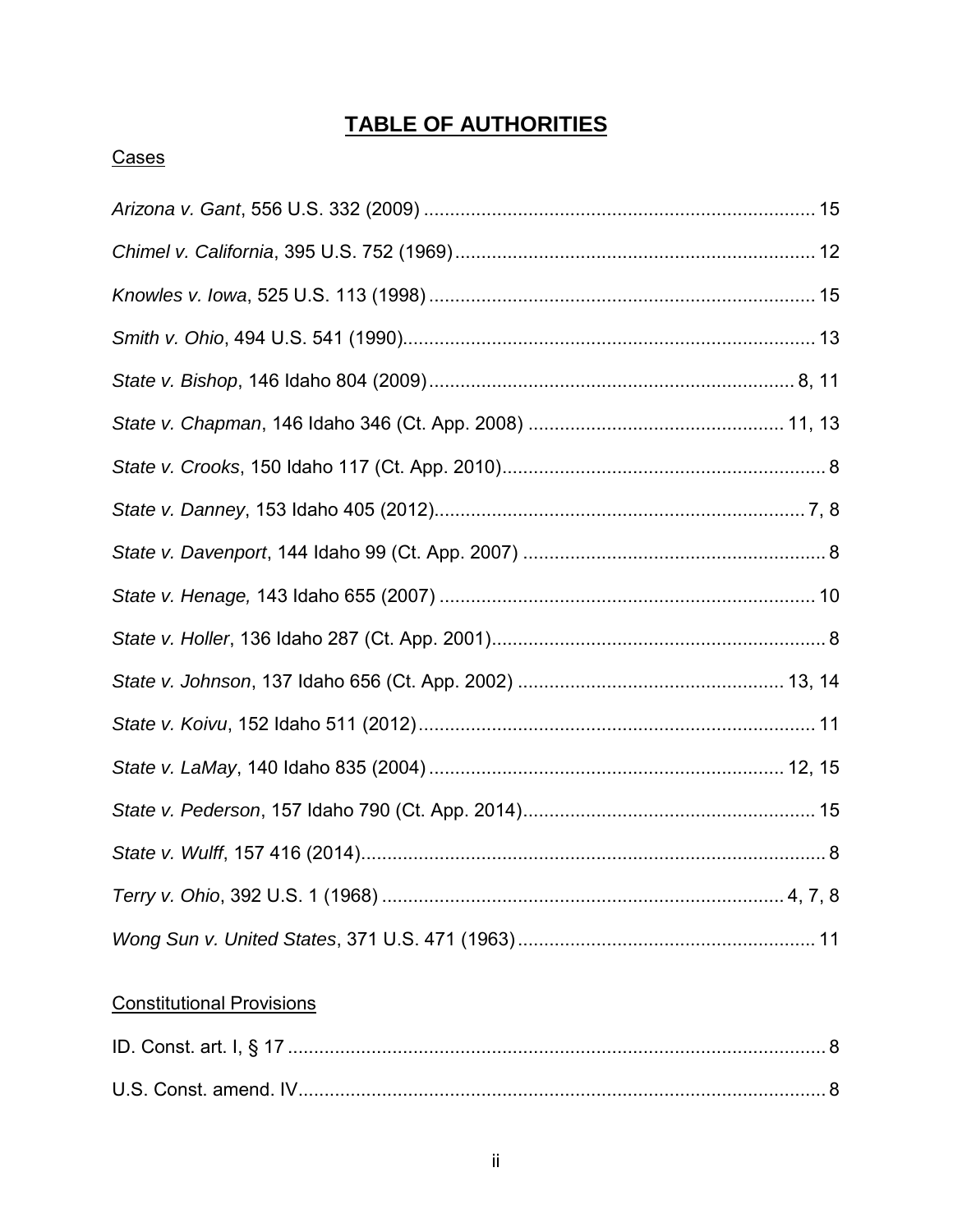#### STATEMENT OF THE CASE

#### Nature of the Case

Trevor Glenn Lee appeals from the district court's denial of his motion to suppress. The district court erred in concluding that a police officer's frisk of Mr. Lee was reasonable. A reasonably prudent person in the position of the police officer would not have been justified in concluding that Mr. Lee presented a risk of danger where he was stopped on the sidewalk, was reluctant to make contact with the officer, had fled from a previous encounter with the officer, and said he had a pocket knife. The district court also erred in concluding that a search conducted by the officer when Mr. Lee was being detained for driving without privileges was a search incident to his arrest for possession of a controlled substance, when the officer had not discovered any controlled substances prior to the search. This Court should vacate Mr. Lee's conviction, reverse the district court's order denying his motion to suppress, and remand this case to the district court for further proceedings.

#### Statement of Facts and Course of Proceedings

Officer Jonathon Laurenson observed Mr. Lee driving a blue Chevrolet pickup truck at approximately 7:45 p.m. on May 16, 2015. (5/26/15 Tr., p.4, L.15 – p.5, L.24.) Officer Laurenson recognized Mr. Lee from a traffic stop that had occurred "a couple months prior where drugs and narcotics were seized out of [Mr. Lee's] vehicle." (5/26/15 Tr., p.5, Ls.7-16.) Officer Laurenson suspected Mr. Lee might be driving without a valid license and confirmed through dispatch that Mr. Lee's license was suspended. (5/26/15 Tr., p.6, Ls.5-17.) Officer Laurenson observed Mr. Lee park his vehicle in a gas station parking lot, exit his vehicle, and then enter the gas station store.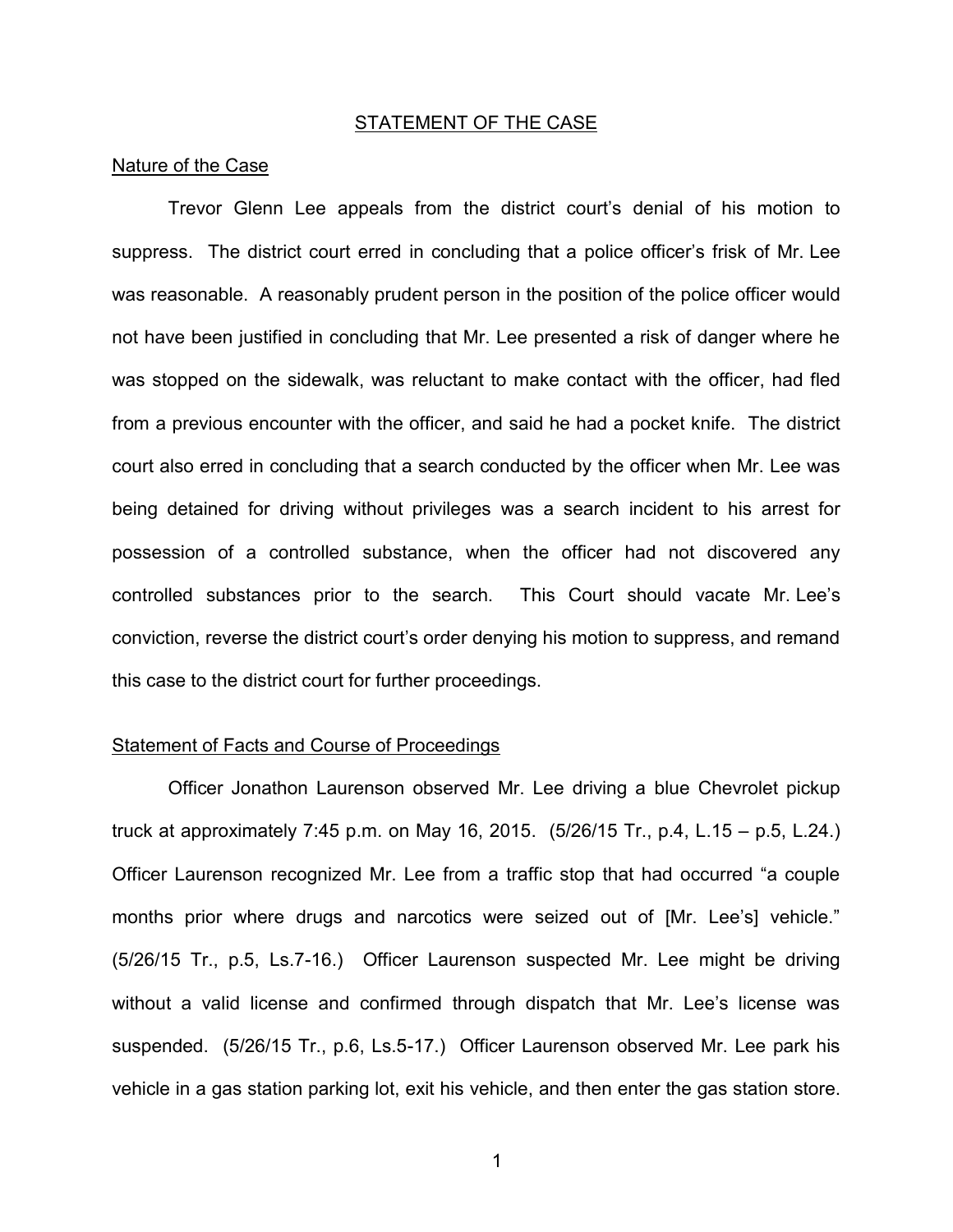(5/26/15 Tr., p.6, Ls.5-13.) Officer Laurenson observed Mr. Lee leave the gas station store and walk away from the gas station and away from his vehicle. (5/26/15 Tr., p.7, Ls.3-7.) Officer Laurenson activated his lights, exited his patrol car, and made contact with Mr. Lee on the sidewalk. (8/7/15 Tr., p.10, Ls.5-7.) Mr. Lee "appeared to be reluctant" and "didn't want to have contact" with Officer Laurenson. (8/7/15 Tr., p.10, Ls.7-8.)

Officer Laurenson advised Mr. Lee he would be issuing him a citation for driving without privileges.  $(5/26/15$  Tr., p.8, L.23 – p.9, L.1.) He asked Mr. Lee if he was carrying any weapons and Mr. Lee said, "I have a pocket knife," and indicated towards his back pocket. (8/7/15 Tr., p.10, Ls.16-18; Mot. to Suppress, Ex. A, 20:41:55- 20:42:02.) Officer Laurenson testified he "wanted to do a weapons pat search based on his demeanor and everything like that for my safety." (5/26/15 Tr., p.11, Ls.15-19.) After he began the patdown, Officer Laurenson observed "a very large bulge" in the left front pocket of Mr. Lee's pants. (5/26/15 Tr., p.12, Ls.2-7; 8/7/15 Tr., p.10, L.23 – p.11, L.2.) He felt the area of the bulge and detected several items, one of which he believed to be a pocket knife. (8/7/15 Tr., p.11, Ls.6-9.) Officer Laurenson asked Mr. Lee if he could remove the items from his pocket, but Mr. Lee did not consent. (5/26/15 Tr., p.11, Ls.20-23.) Officer Laurenson then removed the items one at a time by pushing them up from the outside of Mr. Lee's pocket. (8/7/15 Tr., p.11, Ls.10-15.) Officer Laurenson recovered two small round Carmex containers,<sup>1</sup> one long cylindrical Chapstick

 $\overline{a}$ 

<sup>&</sup>lt;sup>1</sup> The district court referred to the small round containers as Chapstick containers, but they are actually Carmex containers, not Chapstick containers. (*See* Mot. to Suppress, Ex. A, 21:00:02-45.)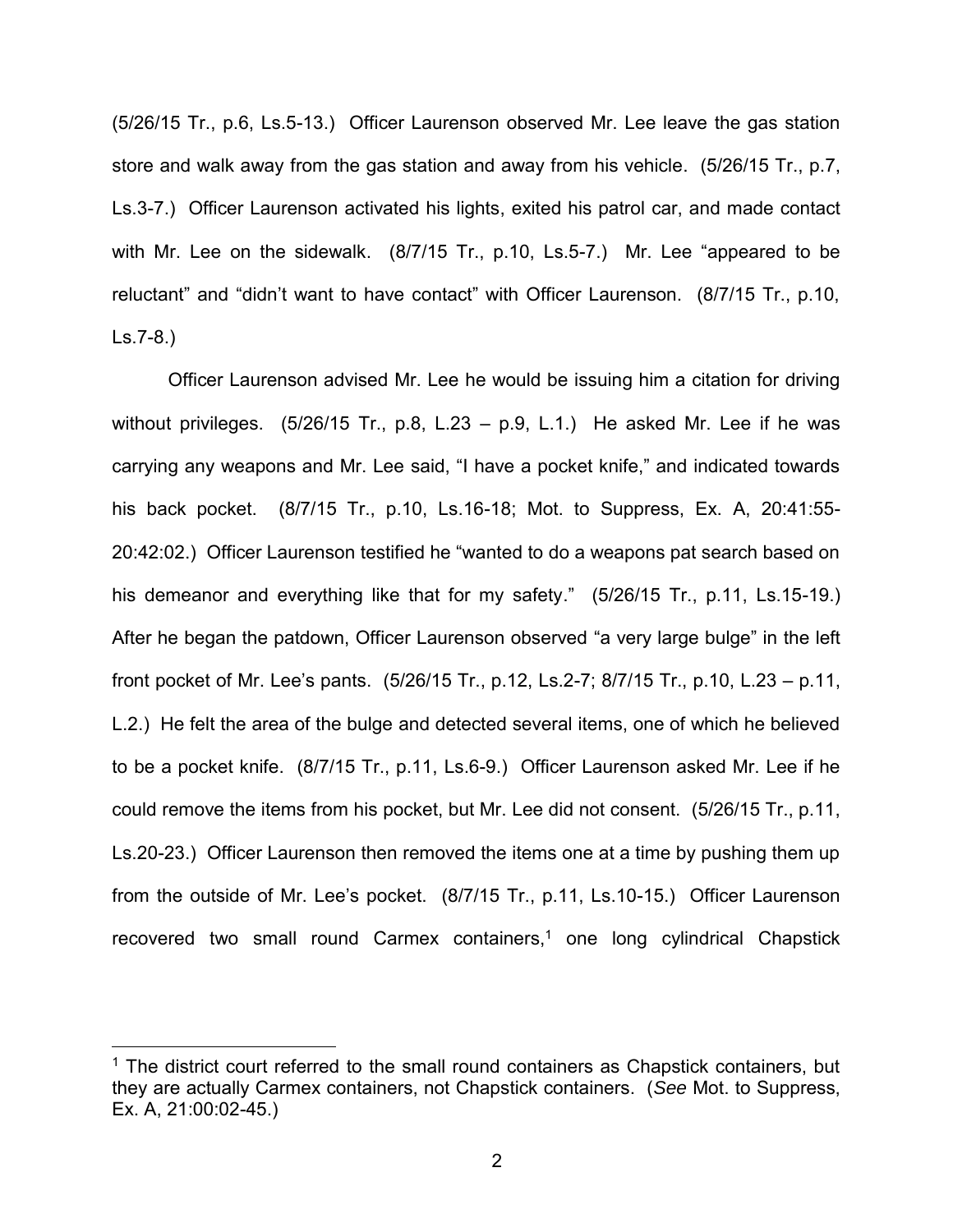container, a money clip, a small tin canister, and a pocket knife. (5/26/15 Tr., p.13, Ls.5-12; 8/7/15 Tr., p.11, Ls.15-17.)

After recovering these items, Officer Laurenson handcuffed Mr. Lee, placed him in the back of his patrol car, and told him, "You're just being detained right now, you understand?" (8/7/15 Tr., p.11, Ls.21-23; Mot. to Suppress, Ex. A, 20:45:36-40.) Officer Laurenson said, "You're going to get a citation for driving without privileges. In the meantime, you're going to sit in the back of my car." (Mot. to Suppress, Ex. A, 20:45:58-46:02.) Officer Laurenson testified that he did not intend to arrest Mr. Lee for driving without privileges. (5/26/15 Tr., p.24, Ls.12-14; 8/7/15 Tr., p.12, Ls.22-24.) He testified that he "detained [Mr. Lee] because [he] recognized the objects that came out of his pocket to be probably more than likely paraphernalia." (5/26/15 Tr., p.24, Ls.9- 11.)

After detaining Mr. Lee, Officer Laurenson opened and searched the containers he had found in Mr. Lee's pocket. (8/7/15 Tr., p.13, Ls.6-13.) He first opened the "most worn Chapstick container" and found a green leafy substance that he recognized to be marijuana. (5/26/15 Tr., p.17, Ls.9-17; 8/7/15 Tr., p.13, L.24 – p.14, L.3.) Officer Laurenson then opened the tin canister and found a "clear little baggy with some powdery residue in it." (8/7/15 Tr., p.14, Ls.4-10.) After searching all of the containers, Officer Laurenson arrested Mr. Lee for possession of a controlled substance. (Mot. to Suppress, Ex. A, 20:50:09-22, 20:55:55-58.)

Mr. Lee was charged by Information with felony possession of a controlled substance in CR 2015-768. (R., pp.52-53.) He was charged with misdemeanor possession of a controlled substance, misdemeanor possession of paraphernalia, and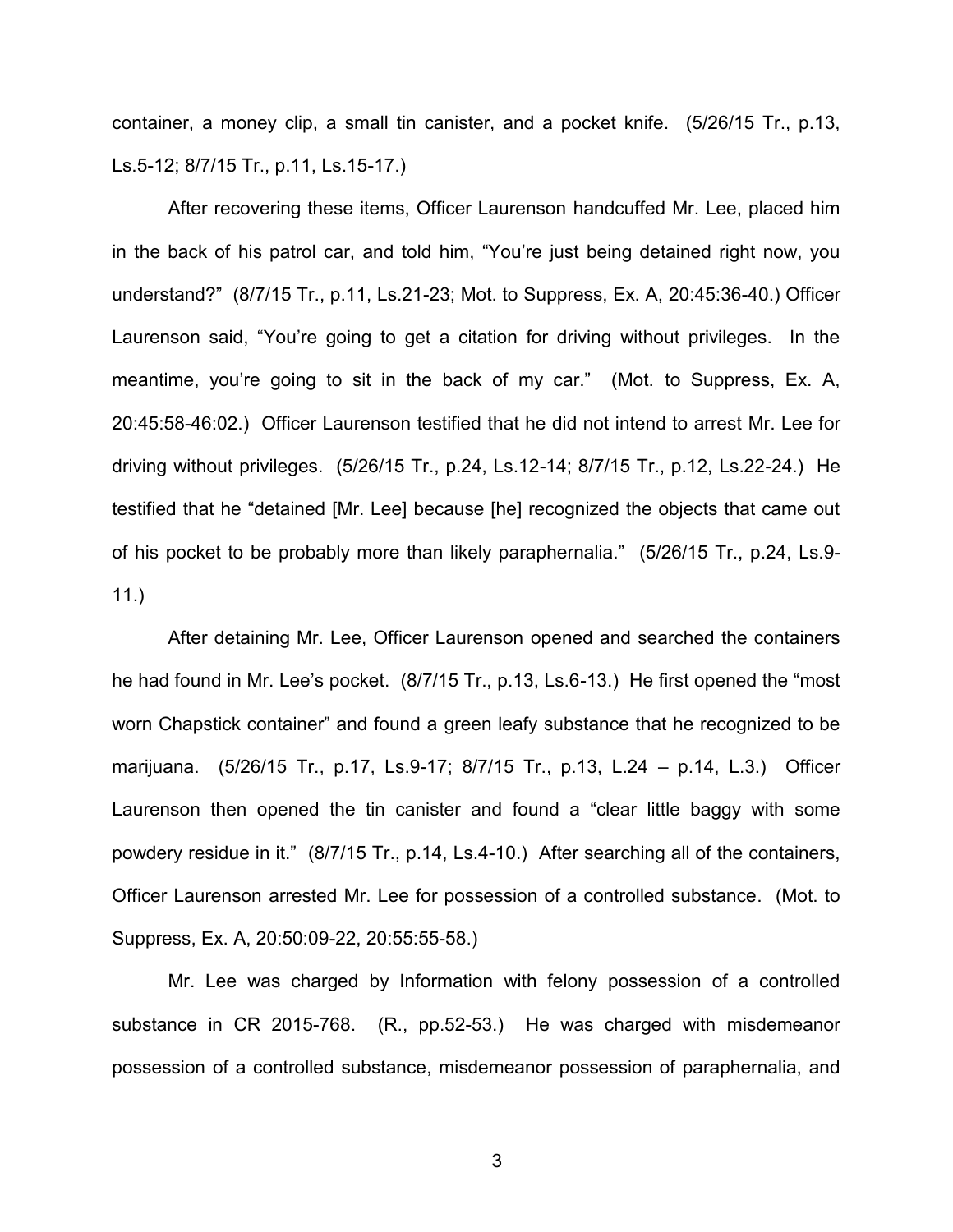misdemeanor driving without privileges in CR 2015-766. The two cases were consolidated in the district court. (R., p.27.) Mr. Lee filed a motion to suppress, challenging the constitutionality of Officer Laurenson's frisk and his search of the containers he found in Mr. Lee's pocket. (R., pp.95-97.) The State filed a response, arguing the frisk and search of the containers was lawful under *Terry v. Ohio*, 392 U.S. 1 (1968). (R., pp.103-09.) The district court held a hearing, at which Officer Laurenson testified. (R., pp.110-11.) Following the hearing, both parties submitted supplemental briefing. (R., pp.114-22, 123-29, 141-47, 148-52.)

The district court denied Mr. Lee's motion to suppress. (R., pp.154-64.) The district court first concluded that Officer Laurenson's frisk of Mr. Lee was authorized pursuant to *Terry*. (R., pp.156-58.) The district court explained, "[Mr.] Lee's reluctant attitude and noncompliance with Officer requests, coupled with the bulge in his front pocket and his previous encounter with law enforcement, could lead a reasonable person to infer that he was armed and dangerous." (R., p.157.) The district court then concluded that Officer Laurenson exceeded the scope of a permissible *Terry* frisk when he opened the containers he found in Mr. Lee's pocket because he did not have reason to believe the containers posed a threat to officer safety. (R., pp.157-58.) The district court concluded, however, that the search of the containers was permissible as a search incident to Mr. Lee's arrest because the search was "substantially contemporaneous" with the arrest. (R., p.162.) Mr. Lee filed a motion to reconsider, which the district court denied. (R., pp.166-72, 173-75.)

The parties then entered into a plea agreement, pursuant to which Mr. Lee pled guilty to felony possession of a controlled substance and the State dismissed the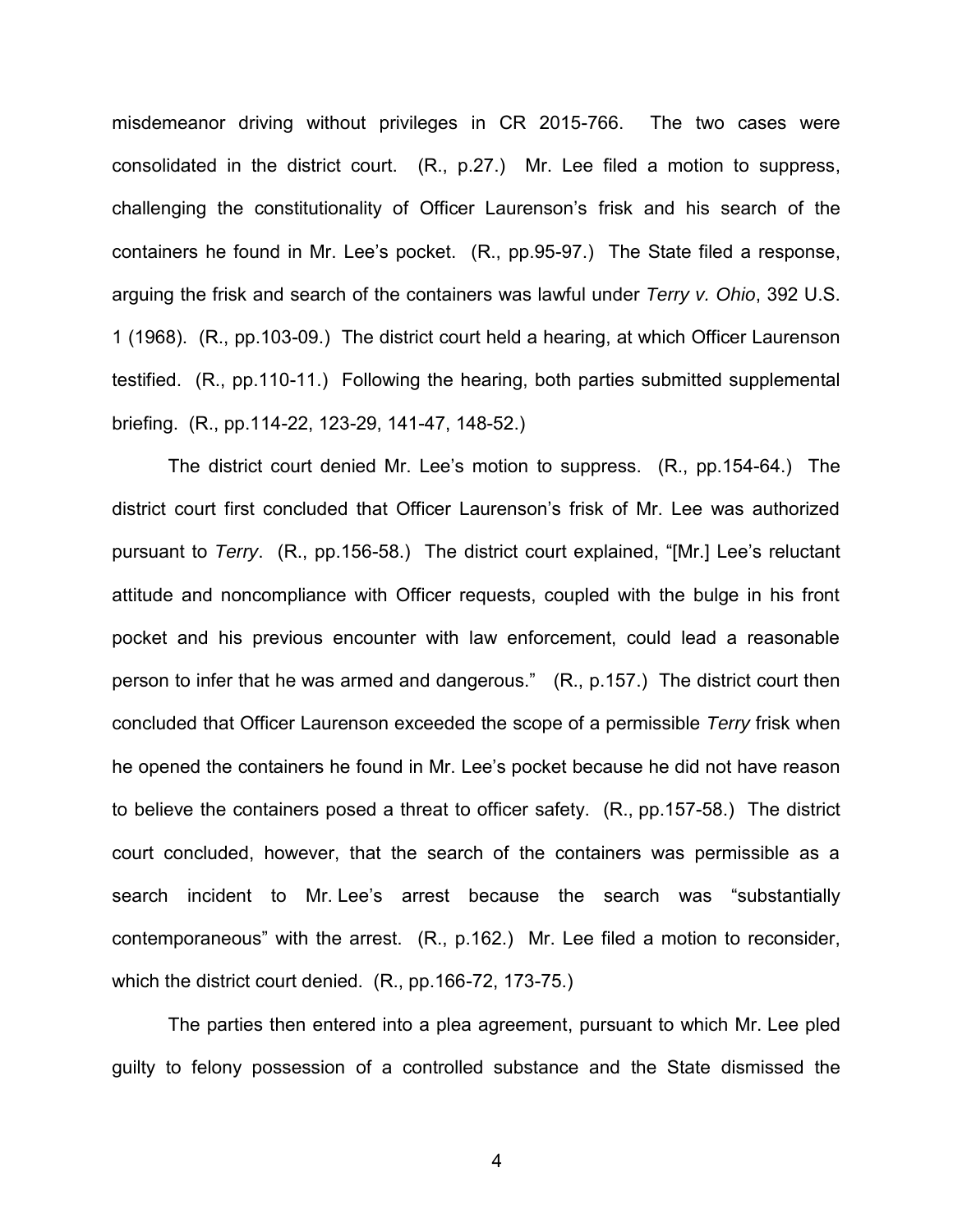misdemeanor charges and recommended that Mr. Lee be placed on probation for a period of three years. (R., pp.186-90.) Mr. Lee reserved his right to appeal from the denial of his motion to suppress. (R., p.189.) The district court sentenced Mr. Lee to a unified term of four years, with 18 months fixed, and then suspended the sentence and placed Mr. Lee on probation for a period of four years. (R., p.216.) The judgment was entered on February 12, 2016, and Mr. Lee filed a timely notice of appeal on March 1, 2016, referencing both case numbers. (R., pp.218-23, 224-29.) The district court entered separate judgments dismissing the misdemeanor charges in CR 2015-766 on February 5, 2016. (R., pp.249-54.)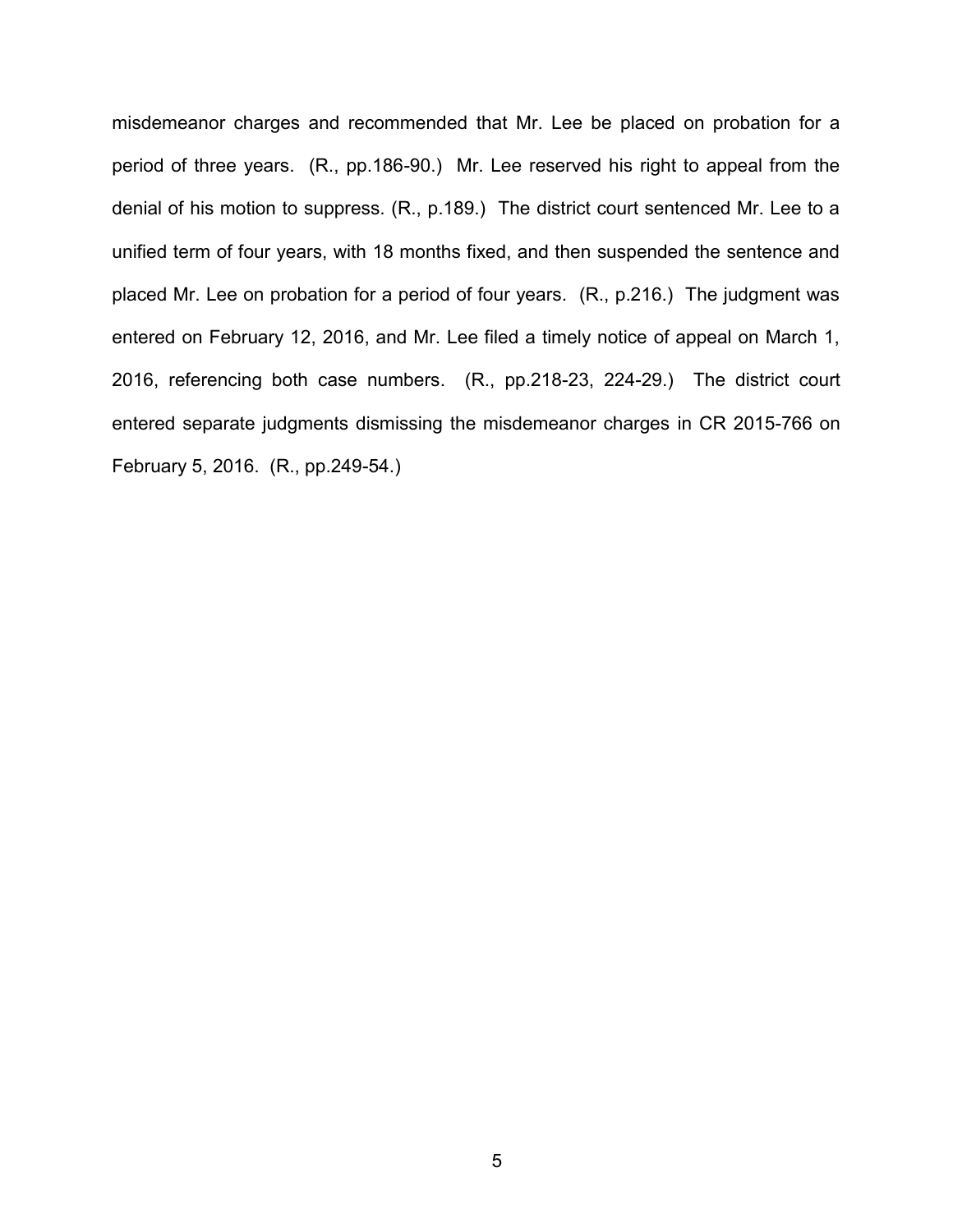## **ISSUE**

Did the district court err in denying Mr. Lee's motion to suppress?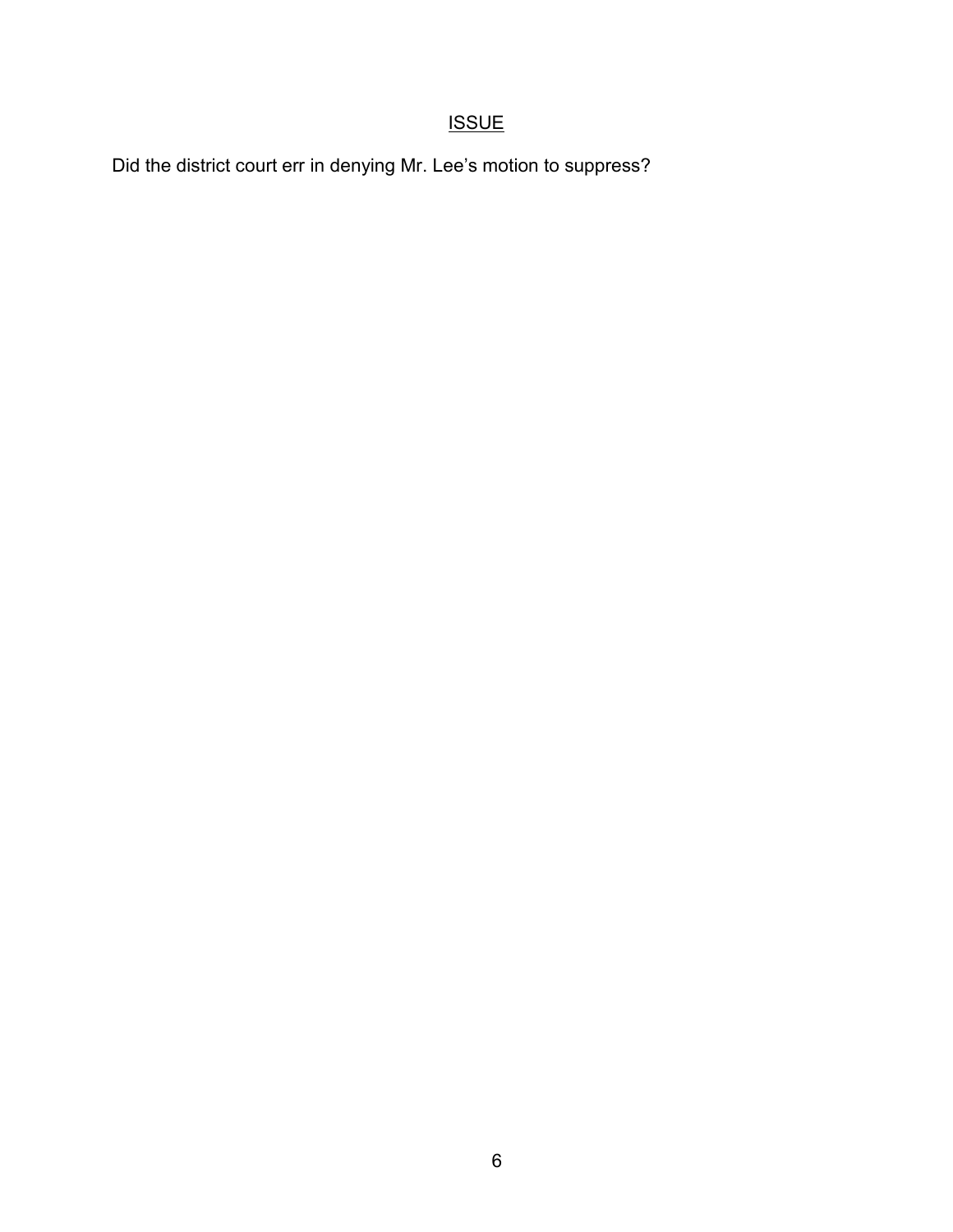#### ARGUMENT

#### The District Court Erred In Denying Mr. Lee's Motion To Suppress

#### A. **Introduction**

The district court erred in concluding that Officer Laurenson's frisk of Mr. Lee was authorized pursuant to *Terry v. Ohio*, 392 U.S. 1 (1968), because a reasonably prudent person in the officer's position would not have been justified in concluding that Mr. Lee was armed and presently dangerous at the time of the frisk. Regardless of whether the frisk was authorized pursuant to *Terry*, the district court correctly concluded that Officer Laurenson exceeded the scope of a *Terry* frisk when he opened the containers he found in Mr. Lee's pocket. However, the district court erred again in concluding that Officer Laurenson's search of the containers was authorized pursuant to the search incident to arrest exception to the warrant requirement. Mr. Lee was not, and could not have been, arrested for possession of a controlled substance prior to the search of the containers. Officer Laurenson's search of the containers was not a search incident to Mr. Lee's arrest; it was a search that led to his arrest. Both the initial frisk and the search of the containers found in Mr. Lee's pocket violated Mr. Lee's rights under the Fourth Amendment and the district court erred in denying his motion to suppress.

#### B. Standard Of Review

This Court uses a bifurcated standard to review a district court's order on a motion to suppress. *State v. Danney*, 153 Idaho 405, 408 (2012). The Court will accept the trial court's findings of fact "unless they are clearly erroneous." *State v. Wulff*, 157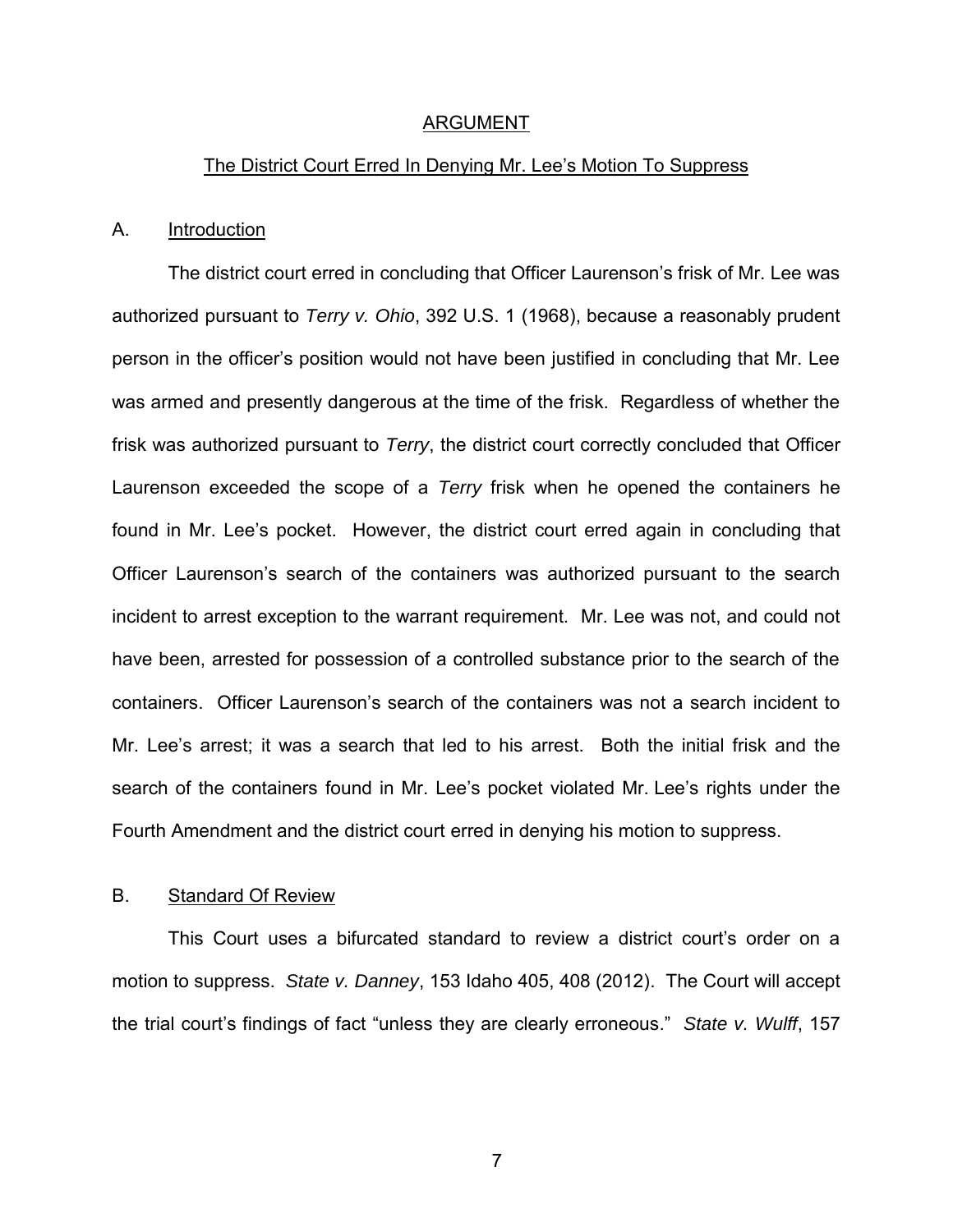Idaho 416, 418 (2014). However, the Court exercises free review of "the trial court's application of constitutional principles to the facts found." *Danney*, 153 Idaho at 408.

### C. Officer Laurenson's Frisk Of Mr. Lee Violated His Right To Be Free From Unreasonable Searches Because, At The Moment Of The Frisk, The Officer Did Not Have Reason To Believe That Mr. Lee Was Armed And Presently **Dangerous**

The Fourth Amendment to the United States Constitution prohibits unreasonable searches. U.S. Const. amend. IV. In order to be reasonable, a search must be authorized by a warrant based on probable cause, unless an exception to the warrant requirement applies. *See State v. Bishop*, 146 Idaho 804, 818 (2009). One exception to the warrant requirement is a patdown for weapons, as recognized by the United States Supreme Court in *Terry v. Ohio*, 392 U.S. 1, 27 (1968). *See id.* Under *Terry*, an officer may conduct a limited patdown for weapons, referred to as a frisk, if "at the moment of the frisk, the officer has reason to believe that the individual he or she is investigating is armed and presently dangerous to the officer or to others and nothing in the initial stages of the encounter dispels the officer's belief." *State v. Crooks*, 150 Idaho 117, 119 (Ct. App. 2010). "The purpose of this exception is to enable an officer to continue the contact with the individual without fear of violence." *State v. Davenport*, 144 Idaho 99, 101 (Ct. App. 2007) (citation omitted).

 Whether a frisk is reasonable is a question of law over which this Court exercises free review. *See State v. Holler*, 136 Idaho 287, 292 (Ct. App. 2001). "The test is an objective one that asks whether, under the totality of the circumstances, a reasonably prudent person would be justified in concluding that the individual posed a risk of danger." *Bishop*, 146 Idaho at 818 (citations omitted). "To satisfy this standard,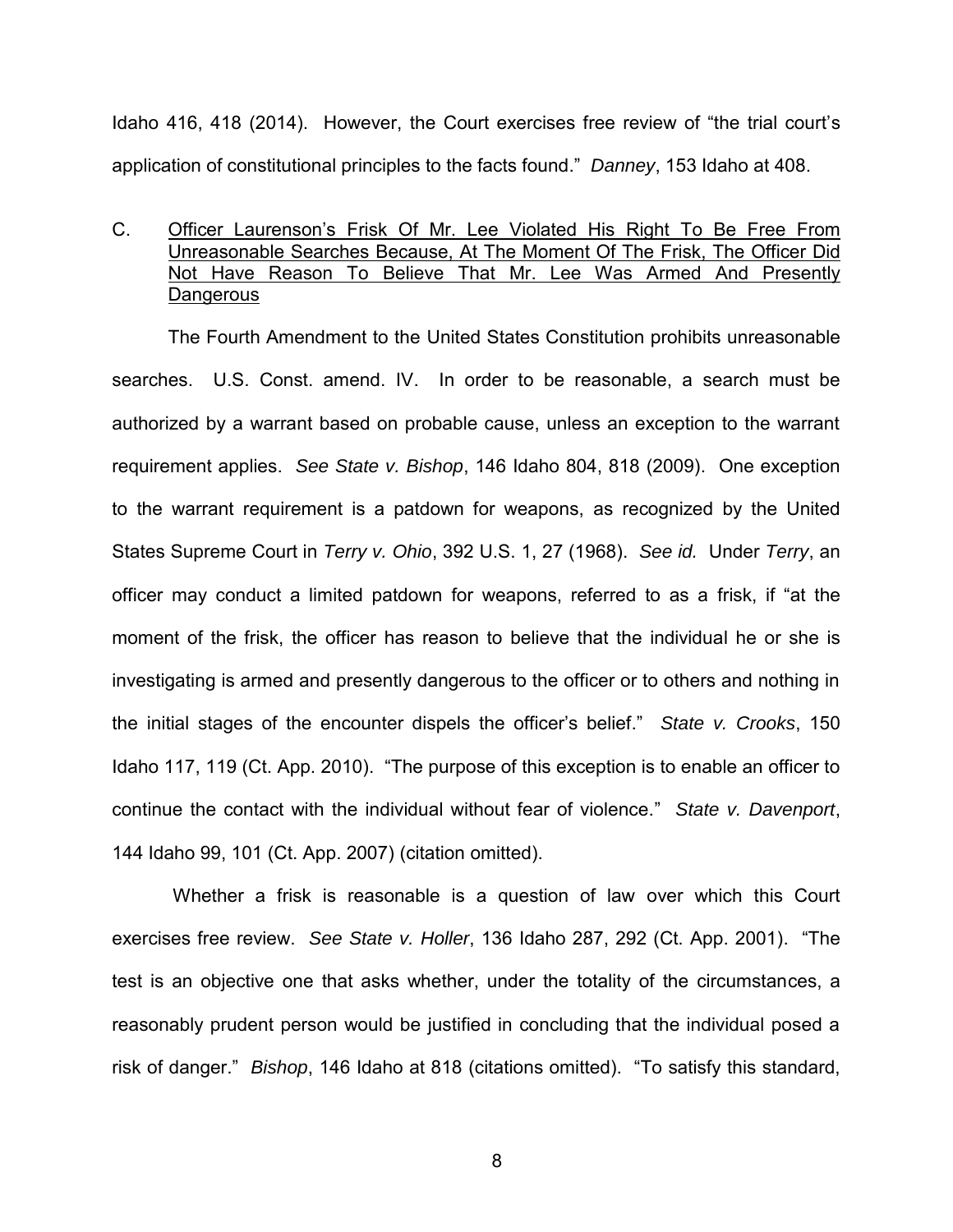the officer must indicate specific and articulable facts which, taken together with rational inferences from those facts, in light of his or her experience, justify the officer's suspicion that the individual was armed and dangerous." *Id.* at 818-19 (quotation marks and citations omitted). "Although an officer need not possess absolutely certainty that an individual is armed and dangerous, an officer's inchoate and unparticularized suspicion or hunch is not enough to justify a frisk." *Id.* at 819 (quotation marks and citation omitted).

Under the totality of the circumstances, a reasonably prudent person would not have been justified in concluding that Mr. Lee posed a risk of danger at the time of the frisk. The district court concluded the frisk was reasonable based on Mr. Lee's "reluctant attitude and noncompliance with Officer requests, coupled with the bulge in his front pocket and his previous encounter with law enforcement." (R., p.157.) The district court clearly erred in two of the factual findings that are relevant to this analysis. First, the district court found Mr. Lee "did not verbally respond" when Officer Laurenson asked him if he was carrying any weapons. (R., p.155.) This finding is clearly erroneous, as Mr. Lee can be heard on the video recording stating, "I have a pocket knife," in response to Officer Laurenson's question. (Mot. to Suppress, Ex. A, 20:41:55- 20:42:02.) Second, Officer Laurenson did not observe a bulge in Mr. Lee's front pocket until after he began the frisk. (5/26/15 Tr., p.12, Ls.2-7; 8/7/15 Tr., p.10, L.23 – p.11, L.2.) Thus, the bulge could not have been one of the factors that justified the frisk, as the district court found.

What we have, then, is Mr. Lee's reluctant attitude and noncompliance and the circumstances of his previous encounter with law enforcement. Mr. Lee's reluctant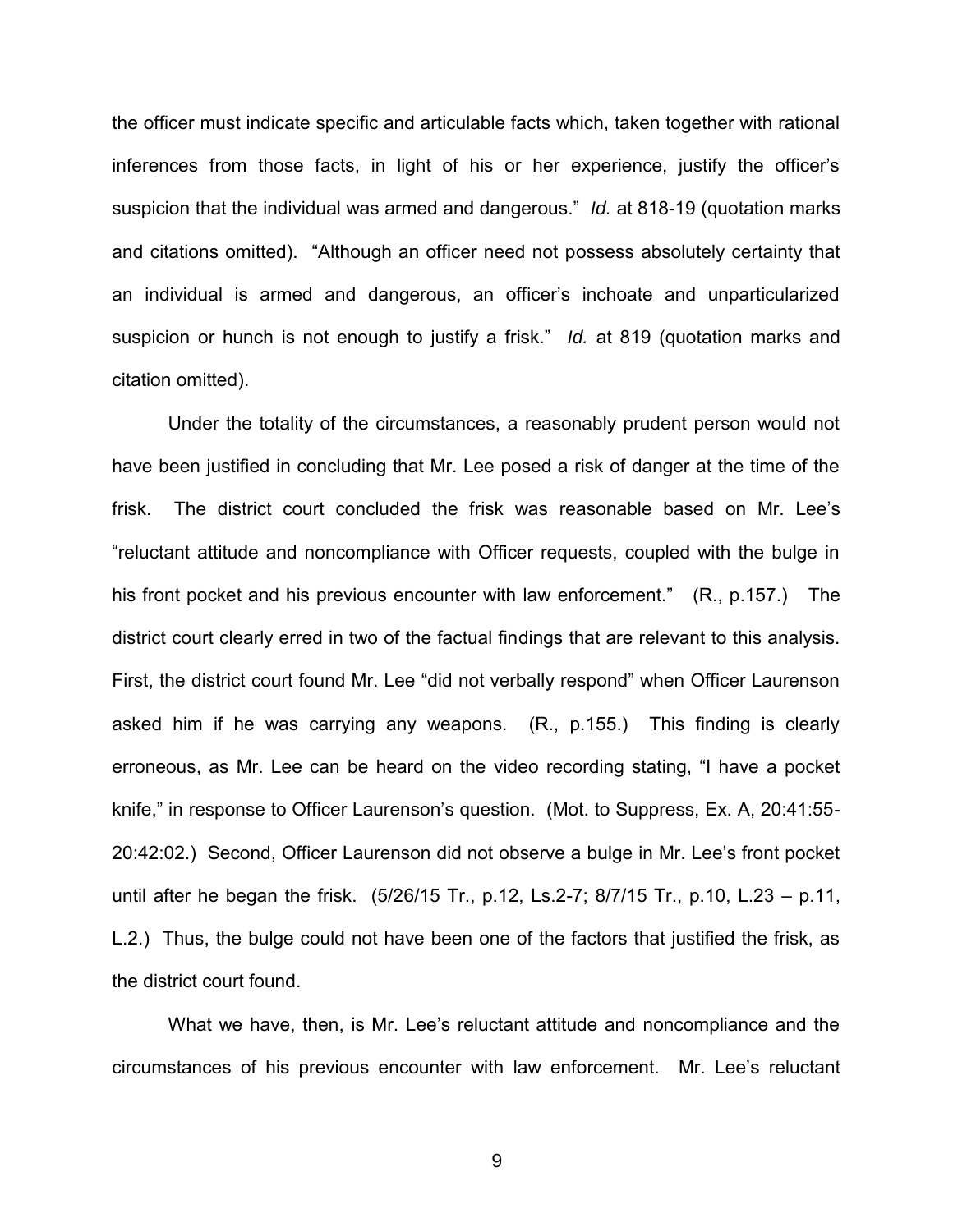attitude and noncompliance suggest that he did not want to interact with Officer Laurenson; they do not suggest he was armed and presently dangerous. This is supported by the circumstances of Mr. Lee's previous encounter with law enforcement, when he ran away from Officer Laurenson, but was not violent, did not have any weapons on him, and did not physically resist in any way. (5/26/15 Tr., p.8, Ls.9-17; 8/7/15 Tr., p.20, L.21 – p.21, L.2; p.22, Ls.4-14.) In the present case, Mr. Lee admitted to having a pocket knife on him, but there is absolutely no indication he intended to use it (or anything else) as a weapon.

In *State v. Henage*, a police officer conducted a frisk of the passenger of a vehicle that had been pulled over for a broken taillight. 143 Idaho 655, 657-58 (2007). The officer decided to conduct the frisk after observing the passenger's nervous behavior and learning the passenger had a knife. *Id.* at 658. The Court reversed the district court and held that the frisk was unlawful. *Id.* at 662-63. The Court reasoned that the passenger's nervous appearance did not justify the conclusion that he was armed and presently dangerous because the officer "did not connect [the passenger's] nervousness with anything tending to demonstrate a risk to his safety." *Id.* at 662-62. And the passenger's admission that he had a knife did not justify the frisk because the fact that someone possesses a weapon does not necessarily mean that the person poses a risk of danger. *Id.* at 662. The circumstances in *Henage* indicated that the passenger was not dangerous because he did not act threatening, did not have a reputation for violence, did not make any furtive movements, and was cooperative and polite. *Id.* at 661-62.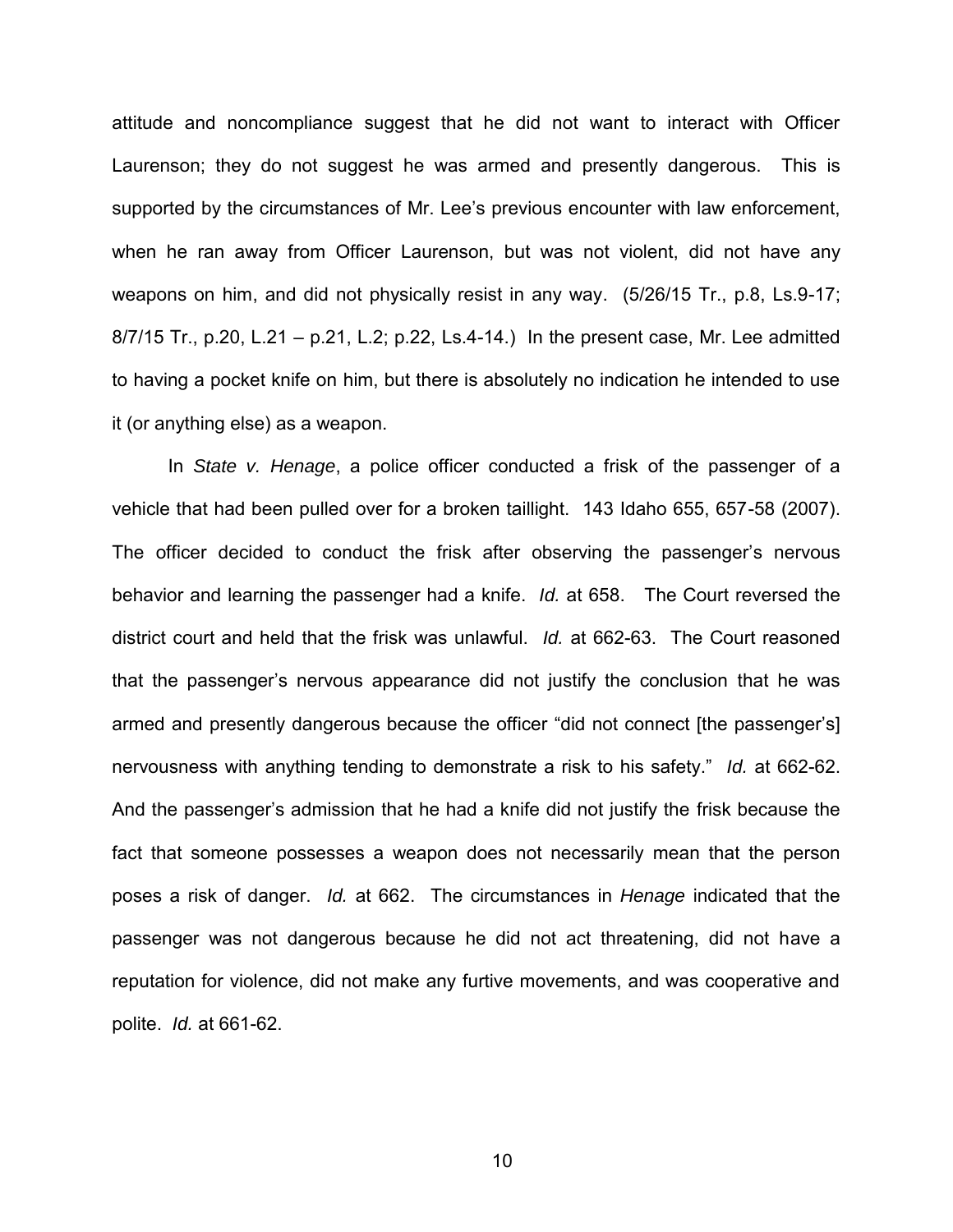In *State v. Bishop,* the officer who frisked the defendant testified that he conducted the frisk for officer safety, but did not identify any objective facts supporting his conclusion that his safety was in danger. 146 Idaho at 819. The Idaho Supreme Court reversed the district court's denial of the defendant's motion to suppress, explaining "there was evidence that [the defendant] was acting nervous and may have been under the influence of a narcotic, [but] those facts alone are not enough to justify the frisk." *Id.* at 820. The Court noted that the officer did not testify that the defendant "behaved in an aggressive or threatening manner or that, based on his experience, suspects under the influence of narcotics tend to resort to violence." *Id.*

When asked at the preliminary hearing why he wanted to frisk Mr. Lee, Officer Laurenson answered that he "wanted to do a weapons pat search based on his demeanor and everything like that for my safety." (5/26/15 Tr., p.11, Ls.15-19.) At the suppression hearing, Officer Laurenson was asked, "Now, why did you pat search him? What was your reason?" and he responded, "For safety." (8/7/15 Tr., p.11, L.24 – p.12, L.1.) An officer's inchoate and unparticularized concern for his safety is simply not enough to justify a frisk. *See Bishop*, 146 Idaho at 819. The facts articulated by Officer Laurenson, taken together with the rational inferences from those facts, cannot justify his subjective impression that Mr. Lee was armed and presently dangerous at the moment of the frisk. The district court thus erred in concluding the frisk was permissible under *Terry*. 2

 $\overline{a}$ 

 $2$  If the Court agrees that the district court erred in concluding the frisk was permissible under *Terry*, it need not reach the next issue, as the containers would not have been found but for the wrongful frisk. The containers, and the drugs found inside, would thus be considered fruits of the wrongful frisk, and subject to suppression. *See Wong Sun v. United States*, 371 U.S. 471, 485 (1963); *State v. Koivu*, 152 Idaho 511, 518-19 (2012).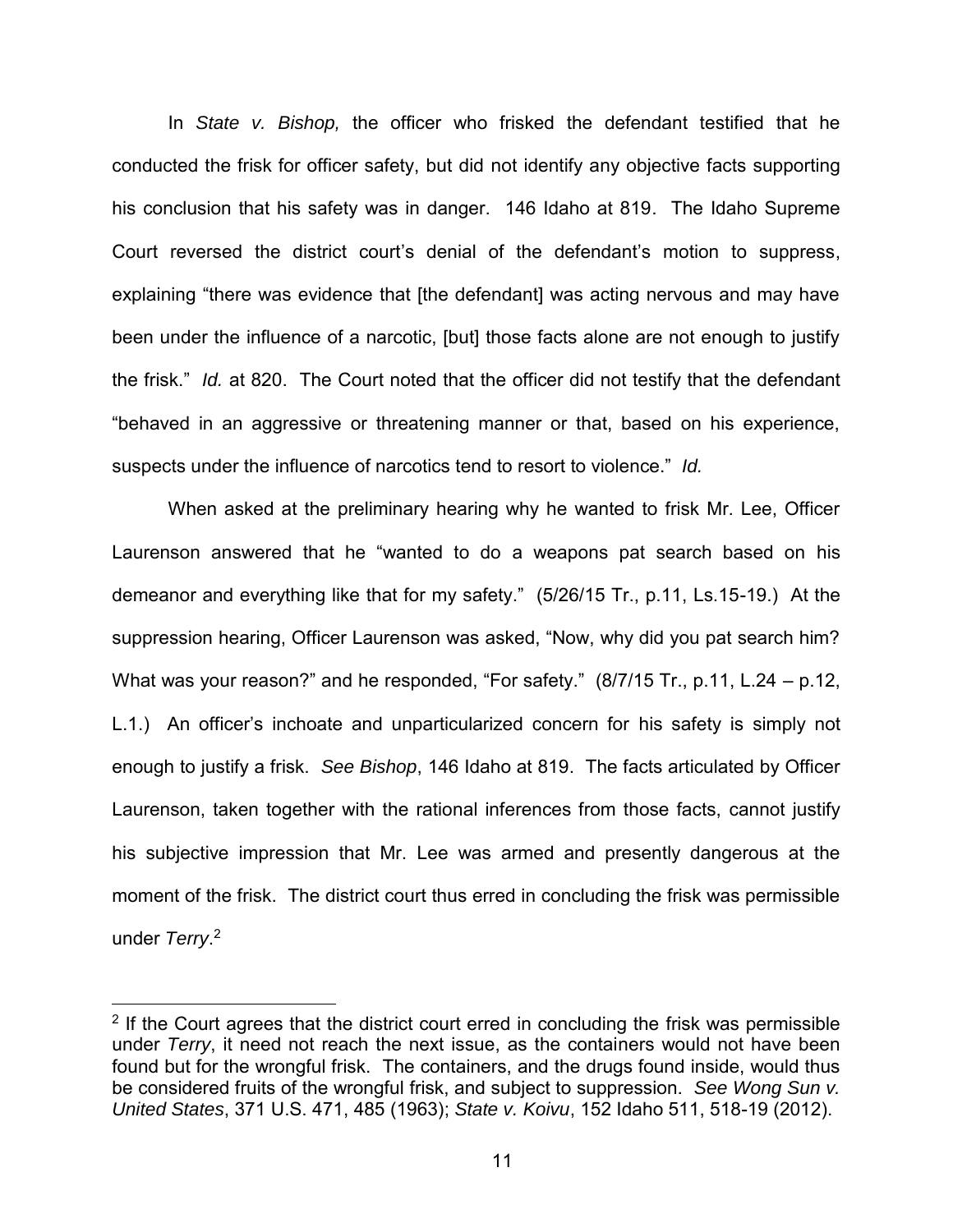D. Officer Laurenson's Search Of The Containers He Found In Mr. Lee's Pocket Also Violated Mr. Lee's Right To Be Free From Unreasonable Searches Because It Was Not Authorized Pursuant To The Search Incident To Arrest Exception To The Warrant Requirement

The district court concluded that Officer Laurenson's search of the containers he

found in Mr. Lee's pocket was a permissible search incident to arrest because, prior to

the search, Officer Laurenson had probable cause to arrest Mr. Lee for driving with a

suspended license and "the search and arrest were substantially contemporaneous."

(R., p.162.) A search conducted incident to arrest is one of the well-recognized

exceptions to the warrant requirement. *See State v. LaMay*, 140 Idaho 835, 838 (2004).

 A search incident to arrest permits police to search an arrestee following a lawful custodial arrest and is premised upon the dual justifications of necessity to (1) protect the officer and other persons in the vicinity from any dangerous objects or weapons in the possession of the person arrested; and (2) prevent concealment or destruction of evidence within the reach of the arrestee.

*Id.* (citing *Chimel v. California*, 395 U.S. 752, 763 (1969).

The district court's conclusion that Officer Laurenson's search of the containers he found in Mr. Lee's pocket was a search incident to arrest ignores the fact that Officer Laurenson did not arrest Mr. Lee for driving with a suspended license either prior to or after the search. Before searching the containers, Officer Laurenson handcuffed Mr. Lee, placed him in the back of his patrol car and told him he was going to receive a citation for driving with a suspended license. (8/7/15 Tr., p.11, Ls.21-23; Mot. to Suppress, Ex. A, 20:45:36-20:46:02.) Officer Laurenson then searched the containers and, based on the fruits of that search, arrested Mr. Lee for possession of a controlled substance. There is no "search incident to citation" exception to the warrant requirement and, while a search conducted incident to arrest need not precede the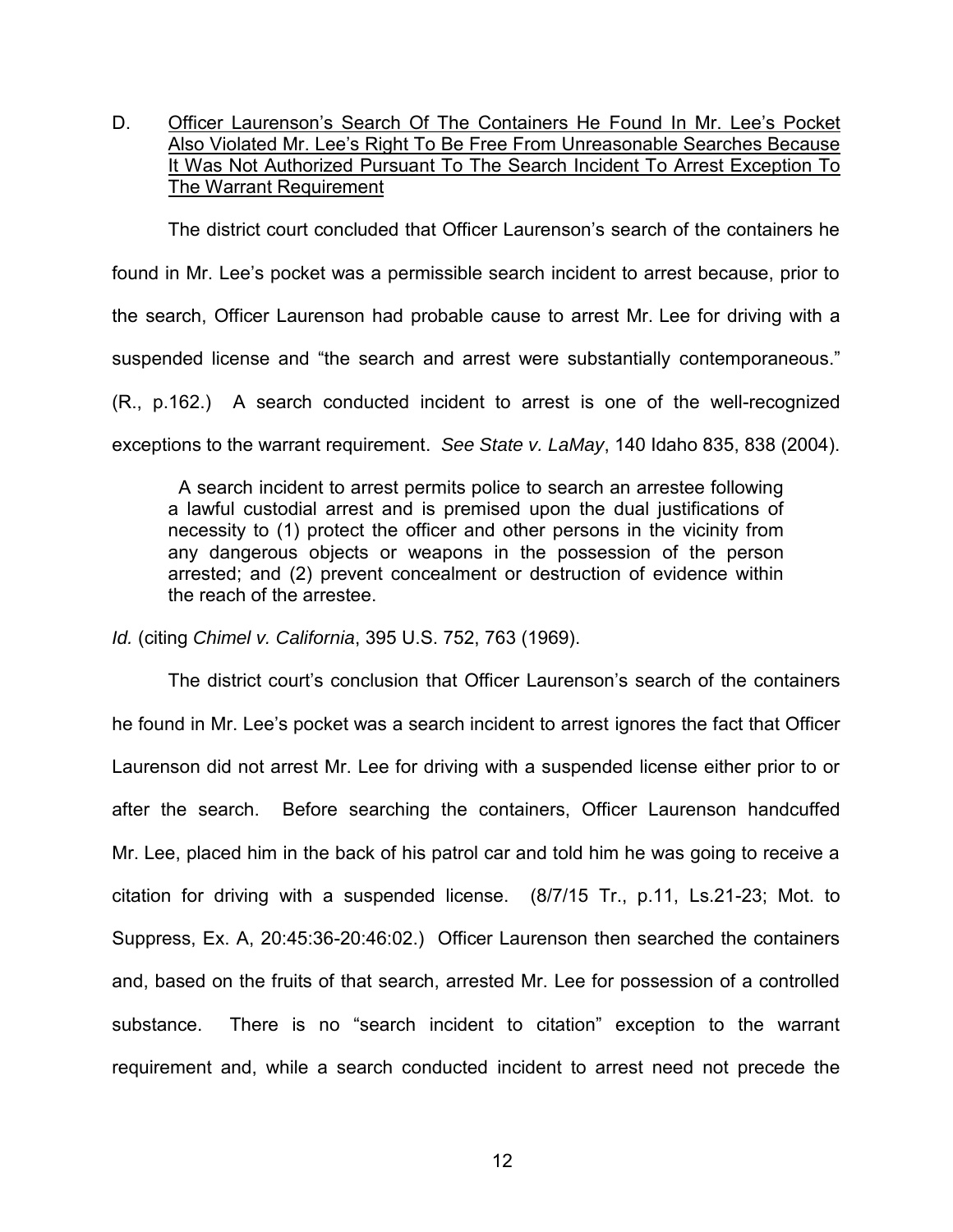arrest in order to pass constitutional muster, the fruits of the search cannot provide the probable cause for the arrest. The district court's denial of Mr. Lee's motion to suppress must be reversed.

### 1. The Search Of The Containers Cannot Be Justified As A Search Incident To Arrest Because The Probable Cause For The Arrest Was Provided By The Fruits Of The Search

Mr. Lee was not, and could not, have been arrested for possession of a controlled substance prior to the search of the containers found in his pocket. It was the search of those containers that provided probable cause for Mr. Lee's arrest for possession of a controlled substance. Because the search of the containers provided the probable cause for the arrest, it was a not a lawful search incident to arrest. *See Smith v. Ohio*, 494 U.S. 541, 543 (1990) (per curiam) (holding warrantless search of defendant's bag could not be justified as a search incident to arrest when defendant was arrested for drug abuse only after drug paraphernalia was found in his bag).

The district court relied on *State v. Chapman*, 146 Idaho 346 (Ct. App. 2008), and *State v. Johnson*, 137 Idaho 656 (Ct. App. 2002), for the proposition that a search that precedes an arrest can constitute a valid search incident to arrest. (R., pp.160-61.) This proposition is true, as far as it goes, but it does not apply here because Officer Laurenson did not have probable cause to arrest Mr. Lee for possession of a controlled substance prior to the search which resulted in evidence of that offense.

In *State v. Chapman*, the Court of Appeals considered "whether the trooper's search inside [the defendant's] clothing, where cocaine was found, was lawful." 146 Idaho at 351. The district court held the search was permissible as a search incident to arrest because the officer possessed probable cause to arrest the defendant for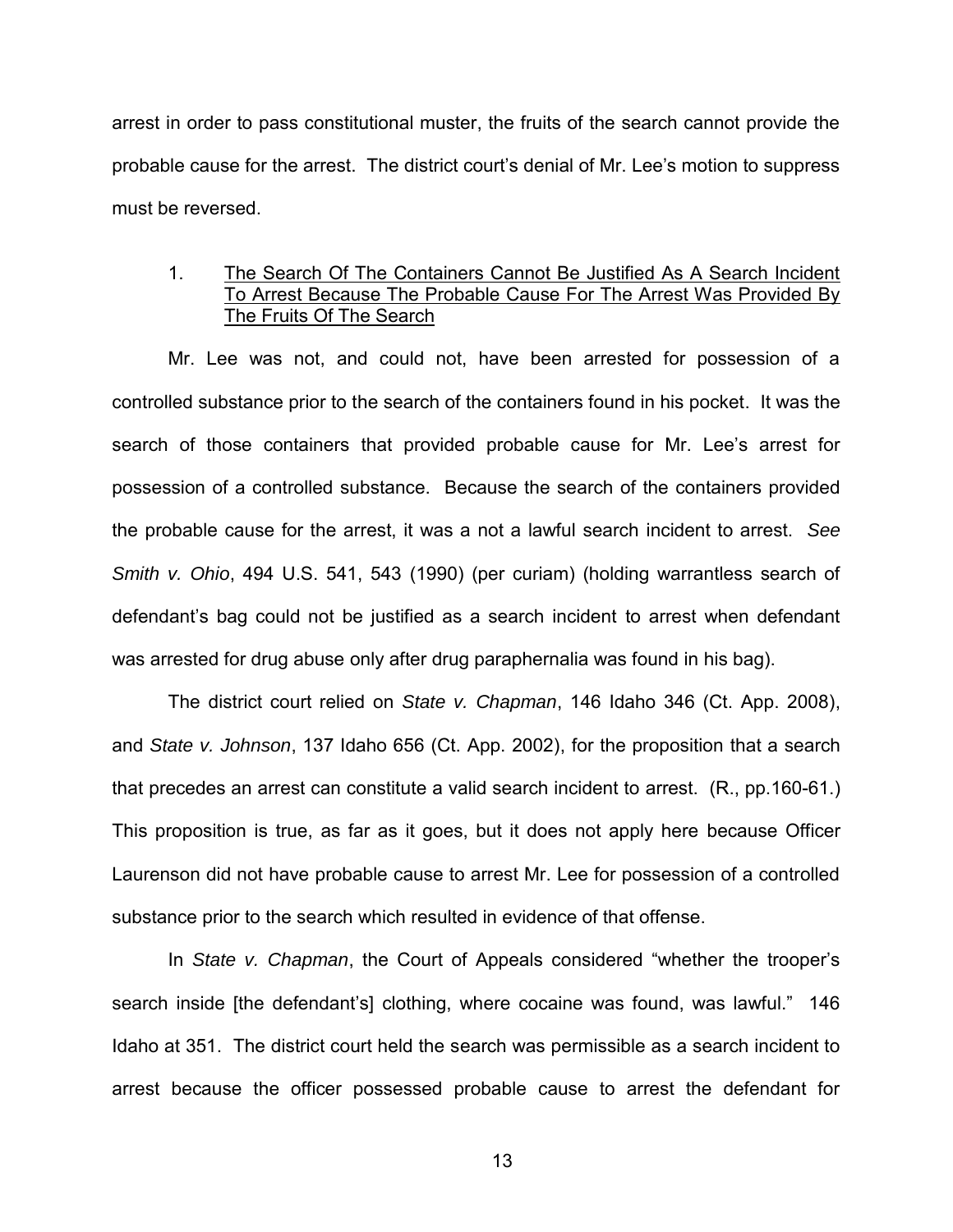possession of cocaine prior to the search. *Id.* The Court of Appeals affirmed, stating that "[s]o long as the search and arrest are substantially contemporaneous, and the fruits of the search are not required to establish probable cause for the arrest, the search need not precisely follow the arrest in order to be incident to that arrest." *Id.* (citation omitted). The Court concluded that the search was a lawful search incident to arrest because "the facts known to the trooper gave rise to probable cause to arrest [the defendant] for possession of cocaine before the search that revealed the cocaine." *Id.* at 352.

In *State v. Johnson*, the Court of Appeals held that the defendant's admission to having marijuana in his pocket created probable cause for the officer to arrest him for possession of marijuana, and the officer's seizure of a bag of marijuana from the defendant's pocket was therefore a valid search incident to arrest. 137 Idaho at 662. The Court held that the fact that the officer removed the marijuana from the defendant's pocket prior to the formal arrest "does not invalidate the search." *Id.* 

In both *Chapman* and *Johnson*, the officers had probable cause to arrest the defendants for two particular offenses prior to conducting searches which resulted in further evidence of those offenses. The same is not true here. Officer Laurenson did not have probable cause to arrest Mr. Lee for possession of a controlled substance prior to the search which resulted in evidence of that offense. *Chapman* and *Johnson* are thus inapposite. The district court erred in concluding that the search of the containers taken from Mr. Lee's pocket was a search incident to his arrest for possession of a controlled substance, when he was not and could not have been arrested for that offense absent the fruits of the search.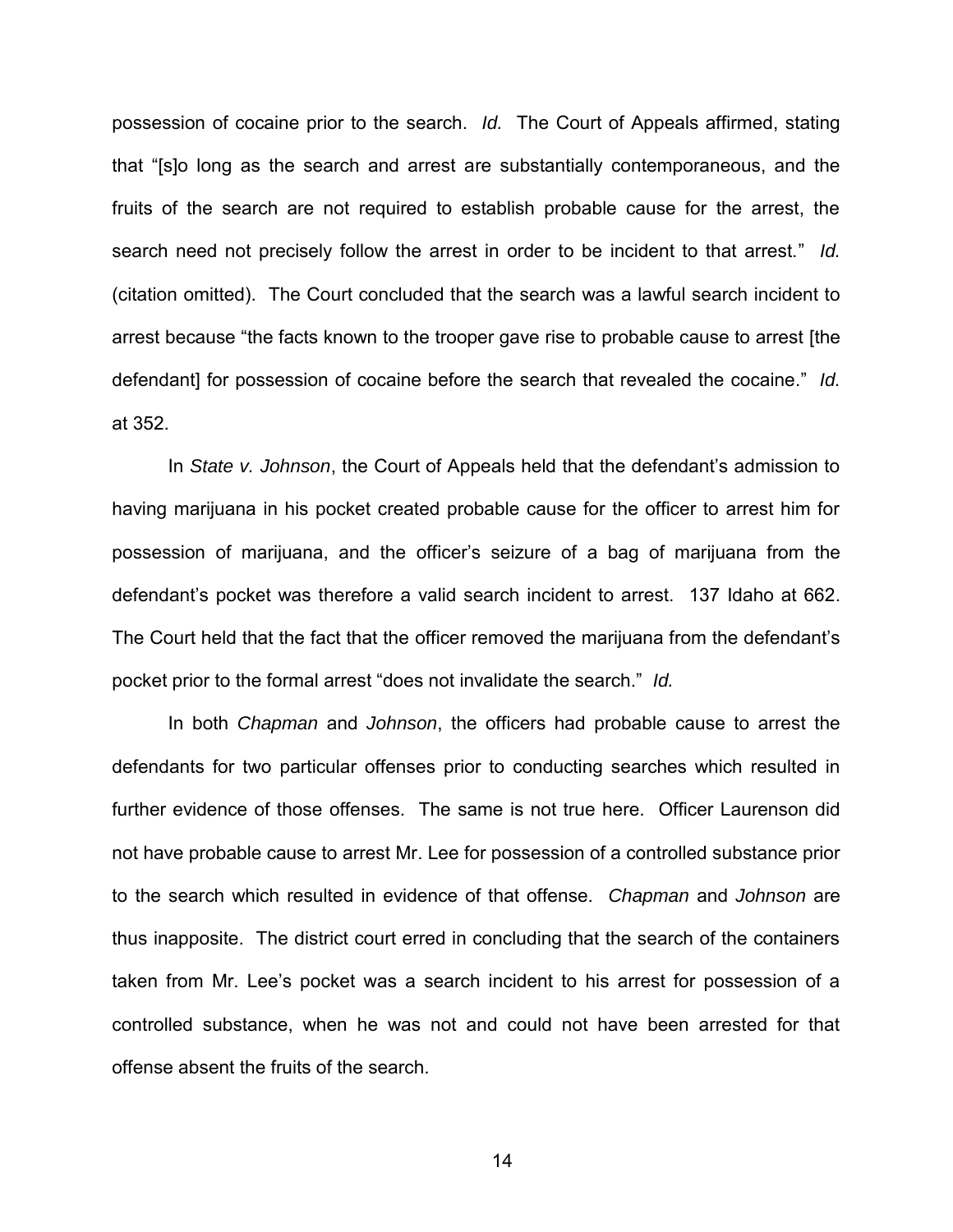2. The Search Of The Containers Cannot Be Justified As A Search Incident To Citation Because There Is No Search Incident To Citation Exception To The Warrant Requirement And The Search Of The Containers Did Not Implicate Either Of The Historic Rationales For The Search Incident To Arrest Exception

Officer Laurenson told Mr. Lee he was going to receive a citation for driving with a suspended license, and then searched the containers he found in Mr. Lee's pocket. (8/7/15 Tr., p.11, Ls.21-23; Mot. to Suppress, Ex. A, 20:45:36-20:46:02.) The United States Supreme Court has held that where an officer issues only a citation or summons, the search incident to arrest exception to the warrant requirement does not apply. *See Knowles v. Iowa*, 525 U.S. 113, 118 (1998) (rejecting a "search incident to citation" exception to the warrant requirement). The *Knowles* Court held that when the historic rationales for the search incident to arrest exception are not present, the justification for the search is immediately withdrawn. *Id.* at 118-19; *see also LaMay*, 140 Idaho at 840 (discussing *Knowles*); *State v. Pederson*, 157 Idaho 790, 794 (Ct. App. 2014) ("[A]ll searches incident to arrest must be tethered to the *Chimel* justifications.").

In the present case, neither of the two historic rationales for the search incident to arrest exception applied. *See Knowles*, 525 U.S. at 116 (discussing historic rationales for the search incident to arrest exception). First, Officer Laurenson did not need to disarm Mr. Lee in order to take him into custody. Mr. Lee was handcuffed and detained in the back of Officer Laurenson's patrol car at the time Officer Laurenson searched the containers. Second, there was no way the content of the containers could have provided evidence for the offense of driving without privileges, which is the offense for which Mr. Lee was being detained. *See id.*; *see also Arizona v. Gant*, 556 U.S. 332, 344 (2009) (holding search of the passenger compartment of defendant's car was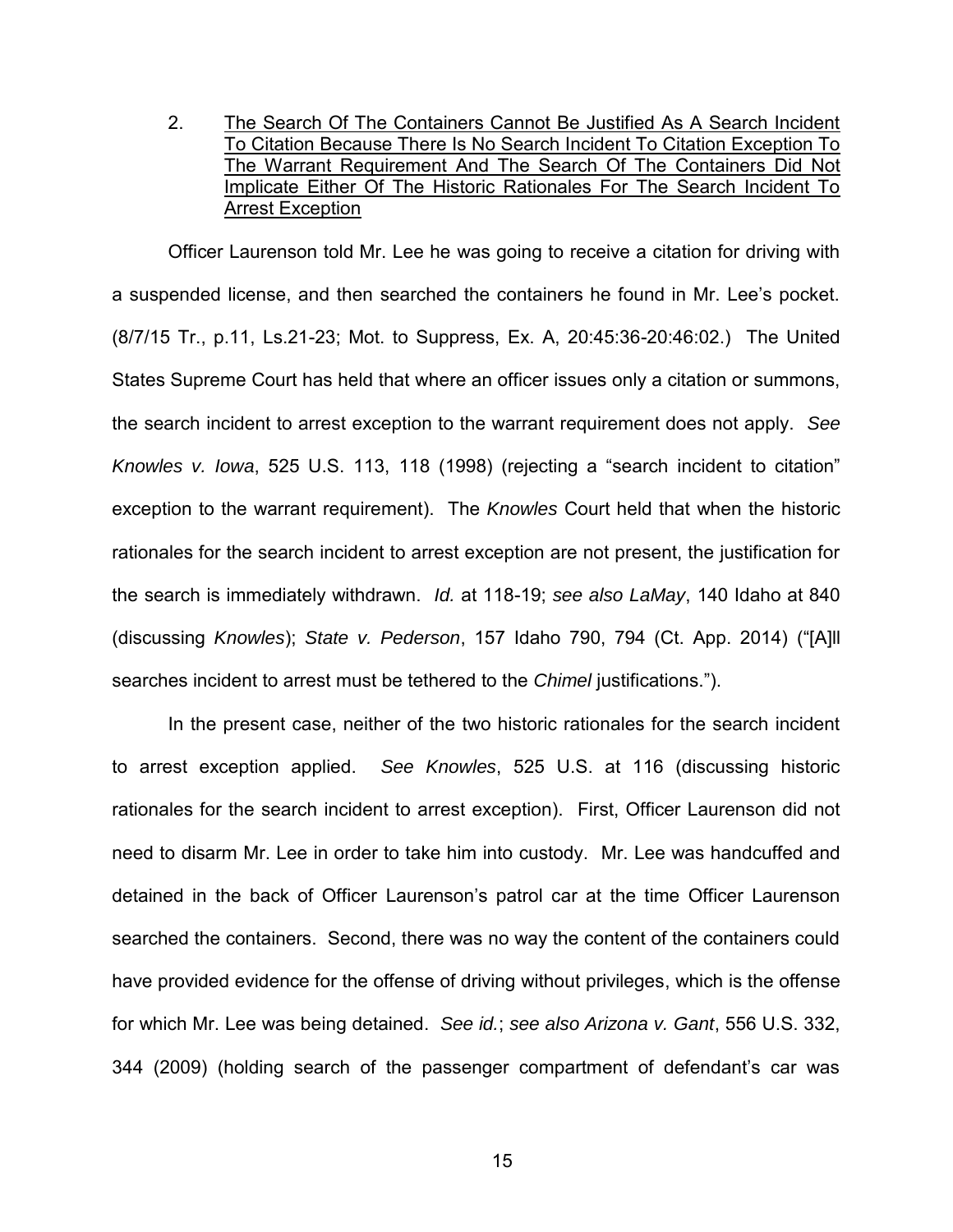unreasonable because police could not reasonably have believed that evidence for the offense of driving without privileges might have been found in the search and because police could not reasonably have believed the defendant could have accessed his car at the time of the search).

As the district court correctly recognized, Officer Laurenson opened the containers he found in Mr. Lee's pocket because he suspected they contained evidence of drugs. (R., p.158, n.3.) Obtaining evidence relevant to a new offense is not one of the justifications for the search incident to arrest exception to the warrant requirement. The district court erred in concluding that Officer Laurenson's search of the containers he found in Mr. Lee's pocket was authorized pursuant to the search incident to arrest exception to the warrant requirement and its order denying Mr. Lee's motion to suppress must be reversed.

#### **CONCLUSION**

Mr. Lee respectfully requests that this Court vacate his conviction, reverse the district court's order denying his motion to suppress, and remand this case to the district court for further proceedings.

DATED this 24<sup>th</sup> day of June, 2016.

 \_\_\_\_\_\_\_\_\_\_/s/\_\_\_\_\_\_\_\_\_\_\_\_\_\_\_ ANDREA W. REYNOLDS Deputy State Appellate Public Defender